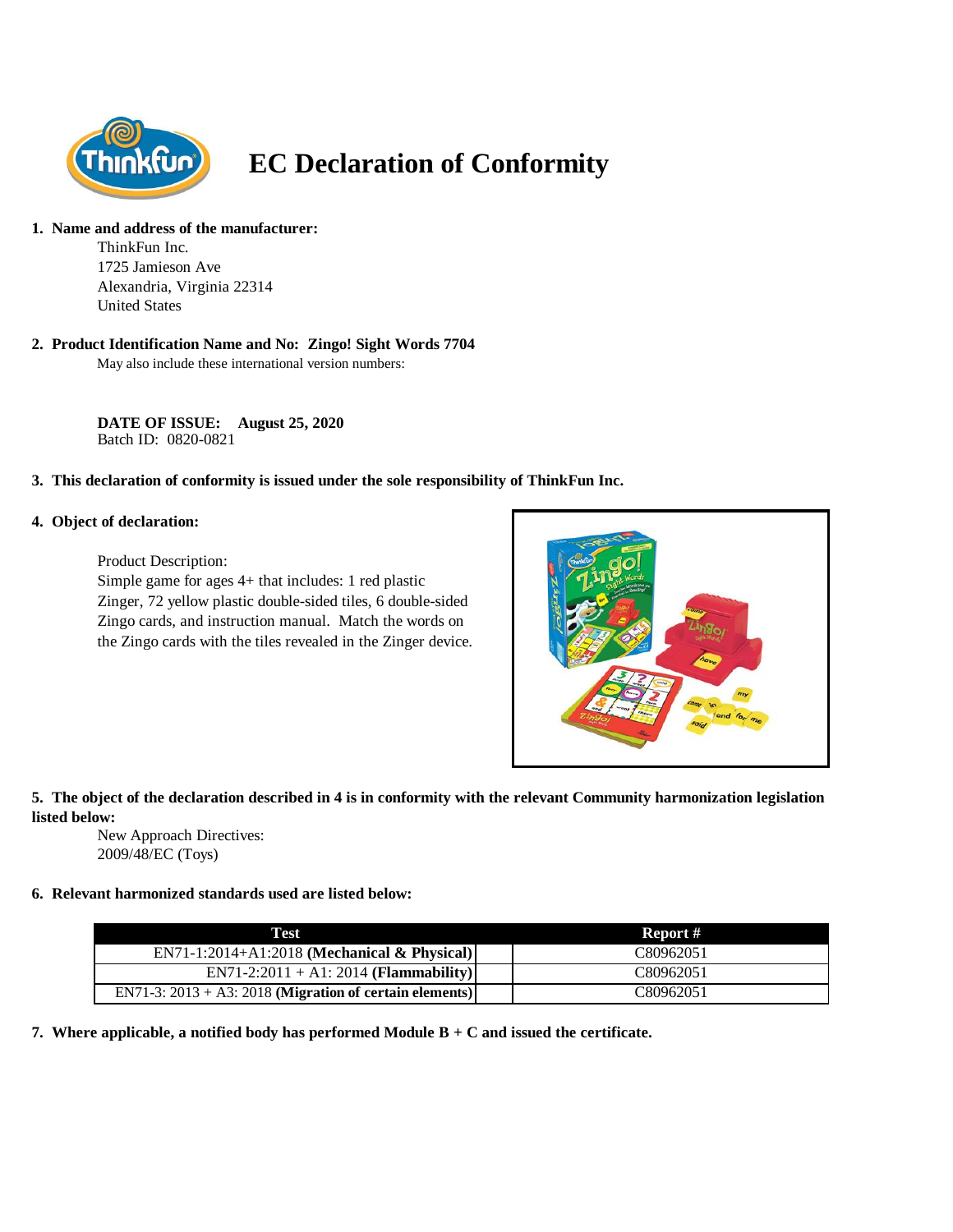# **8. Additional Information:**

The object of declaration is also in conformity with the following standards/regulations:

| <b>Test</b>                                                                                                 | Report #  |
|-------------------------------------------------------------------------------------------------------------|-----------|
| REACH Annex XVII (Cadmium)                                                                                  | C80962051 |
| <b>REACH Annex XVII (Phthalates)</b>                                                                        | C80962051 |
| <b>REACH Annex XVII (Azo Dyes)</b>                                                                          | C80962051 |
| 94/62/EC (Heavy Metals Requirements on Packaging                                                            |           |
| and Packaging Waste)                                                                                        | C80962051 |
| Determination Of Polycyclic Aromatic Hydrocarbon [Point                                                     |           |
| 50 Of The Annex XVII Of The Regulation (EC) No.                                                             |           |
| 1907/2006 (REACH) With Further Amendment                                                                    | C80962051 |
| Determination Of Pentachlorophenol [Point 22 Of The<br>Annex XVII Of The Regulation (EC) No. 1907/2006      |           |
| (REACH) With Further Amendment]                                                                             | C80962051 |
|                                                                                                             |           |
| Determination Of Pentachlorophenol[German Ordinance<br>on Prohibition of Chemical (ChemVerbotsV) Attachment |           |
| 15]                                                                                                         | C80962051 |
| Determination Of Benzene Content [Point 5 Of The Annex                                                      |           |
| XVII Of The Regulation (EC) No. 1907/2006 (REACH)                                                           |           |
| And Further Amendment]                                                                                      | C80962051 |
| Determination Of HBCDD As Per Client's Specification.                                                       | C80962051 |
| Determination Of PBBs & PBDEs Content As Per Client's                                                       |           |
| Specification [(EU) No. 757/2010 And (EU) No.2016/293                                                       |           |
| Amending Regulation (EC) No 850/2004 On Persistent                                                          | C80962051 |
| [Bedarfsgegenständeverordnung Annex 1 (to § 3)]                                                             |           |
| Substances which may not be used in the manufacture or                                                      |           |
| treatment of certain consumer goods]                                                                        | C80962051 |
| Determination Of Flame Retardant Content [Point                                                             |           |
| 4,7,8,44,45 Of The Annex XVII Of The Regulation (EC)                                                        |           |
| No. 1907/2006 (REACH) With Further Amendment]                                                               | C80962051 |
| Flame                                                                                                       |           |
| Retardant (PBBs & PBDES) As Per Client's Specification                                                      |           |
| w/ Reference to Chem. Verbots V                                                                             |           |
| Regulation.                                                                                                 | C80962051 |
| Aniline referring to Regulation (EC) 1907/2006 (limit                                                       |           |
| of 30mg/kg)                                                                                                 | C80962051 |
|                                                                                                             |           |
| Content of lead according to Regulation (EC) 1907/2006                                                      |           |
| Annex XVII                                                                                                  | C80962051 |
| Textiles - Color fastness to perspiration and optical                                                       |           |
| brightners according to EN ISO 105-E04                                                                      | C80962051 |
| Textiles - color fastness to rubbing according to EN                                                        |           |
| ISO 105-X12                                                                                                 | C80962051 |
| Allergizing and cancerogenic colorants according to                                                         |           |
| directive 2009/48/EG and DIN 54231                                                                          |           |
|                                                                                                             | C80962051 |
| Formamide according to directive 2015/2115/EU                                                               |           |
| and directive 2009/48/EG                                                                                    | C80962051 |